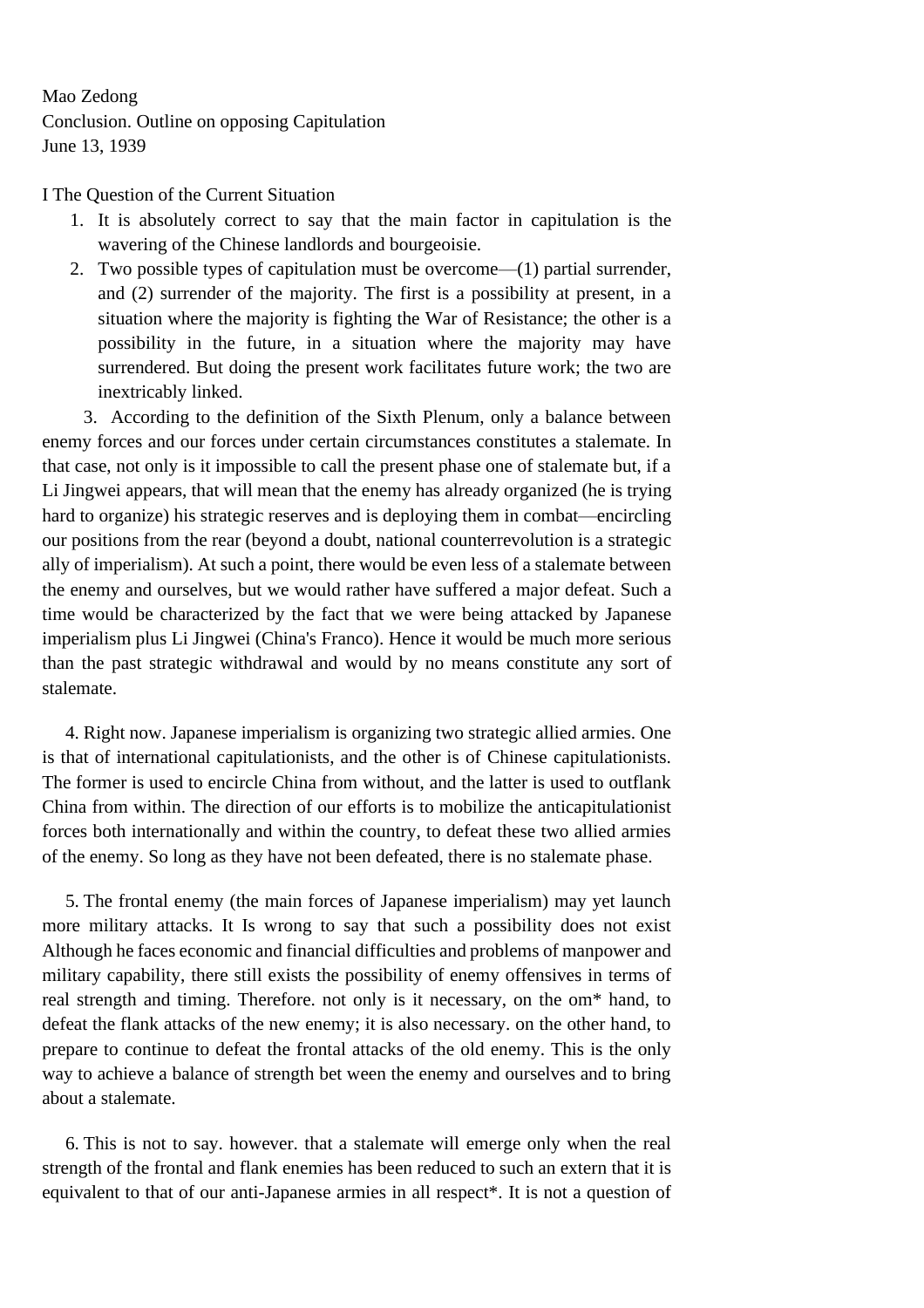equalizing real strength but, rat her. that our real strength plus the enemy's weaknesses plus international constraints equals a stalemate.

7. Therefore. a stalemate may emerge under three conditions:

a. A large geographical area. a large population. and a Consolidated position can create a balance between the enemy and ourselves. For example. the midpoint of the Russian civil war and the midpoint of the war in Europe. China, since the beginning of the War of Resistance, has had large territory and a large population, but not a solid position (political! corruption and troublemaking by the capitulationists), so there is no stalemate yet. If efforts can be made to overcome the danger of surrender. and in the process of overcoming it politics are reformed and positions Consolidated, then a stalemate will occur. This is the First condition.

b. A balance may also occur in areas that are small (meaning that directly controlled base areas are small. though the country is large) and have fewer people but have a Consolidated position. For example. the Red Army's ten years of fighting and, to a certain extent, the Northeast Volunteer Army, during a certain period. If betrayal by the majority became a reality in the future. the remaining minority could still create a balance. as long as the 'Encirclement and Suppression" were continuously smashed. and in this way

c. a condition of stalemate would be present. The current situation in North China can be described as a temporary small-scale stalemate. Prolonging the situation in North China will turn it into a protracted small-scale stalemate,

d. The transformation of a small-scale stalemate. as described above. into a largescale stalemate is achieved through expansion of the united front and victories in the anti-encirclement-and-suppression struggle. If at the time it is still impossible to launch strategic counterattacks (and it is still during a period of counteroffensive campaigns), then it remains a phase of stalemate.

8. If betrayal by the majority is inevitable in the course of the War of Resistance, then there will have to be an entire phase of stalemate according to the following formula: a temporary largescale stalemate after Wuhan (the current situation can be called a stalemate in a certain sense. but it can only be called temporary because the positions are not solid)-a small-scale stalemate sometime later—another large-scale stalemate sometime later still.

The main characteristic of such a change is that from an insect; re to a Consolidated position. A long-term stalemate demands Consolidated positions. With this condition satisficed, a balance may be maintained even with small numbers. and. without it. even large numbers may not be able to achieve it. 'Therefore, it is necessary to strive for large quantities (many people and large areas. But the key clement remains strong quality. What is meant by Consolidated positions is consolidation of the anti- Japanese base areas and consolidation of the united front.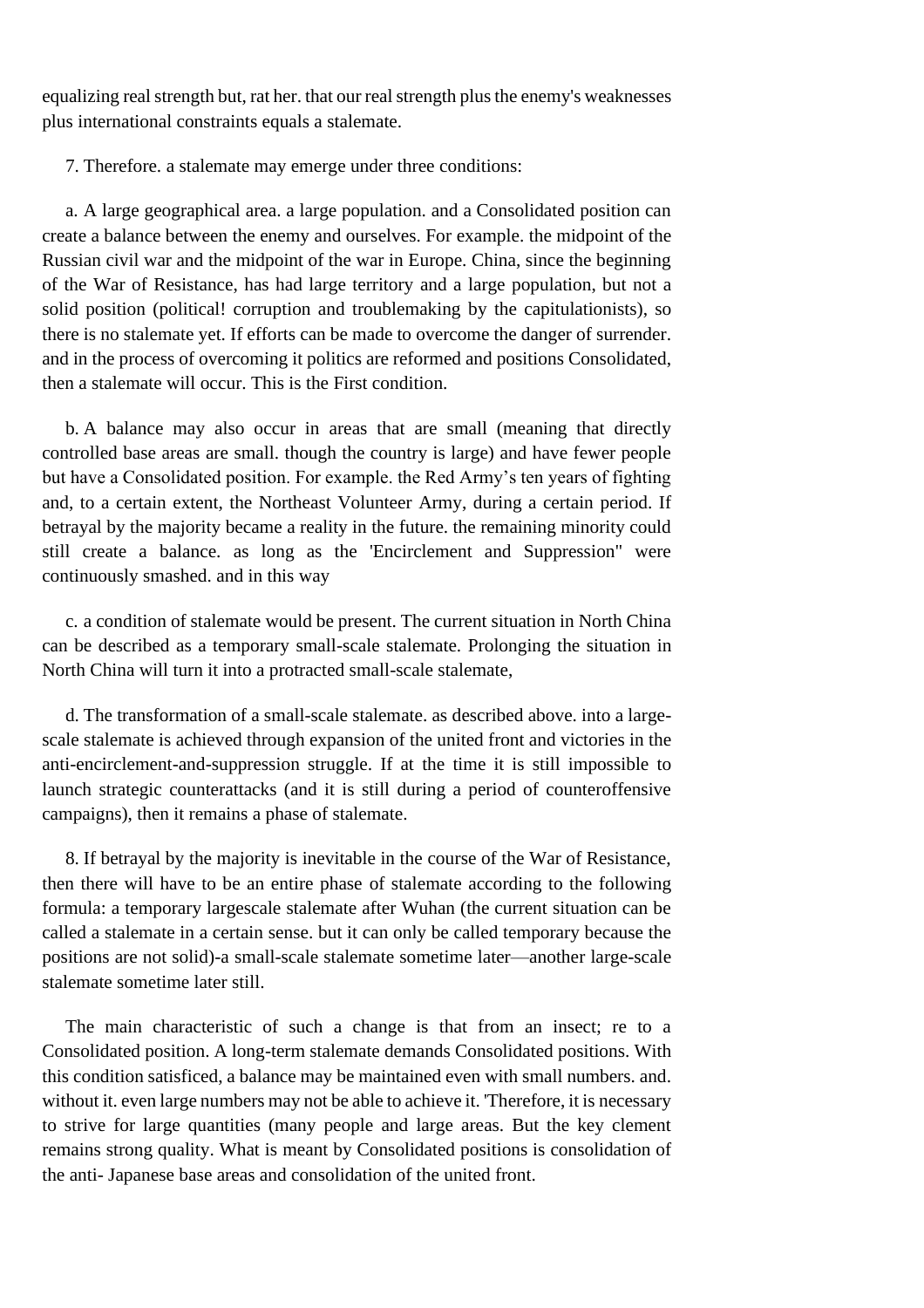9. There is a real stalemate situation in North China, but it Is still temporary. By proposing to 'persist in the guerrilla war in North China/ we aim to transform the temporary stalemate into a long-term one. If all other places except North China have become dark (as happened to the New fourth Army and the Shaanxi-Gansu- Ningxia Border Region). then even though it is a partial situation in terms of geographical area and the number of people, North China will be the only region where anti-Japanese forces exist, and this will still signify strategic stalemate. This is a hard situation. but we should be prepared for it. We will continue to work to the end. and we can continue to work to the end. even if the major half of the sky becomes dark and there is only the Communist Party left to resist the Japanese. Continuing the work in this way for three to five years, arousing the masses, attracting friendly allied forces and gradually forming a grand new anti-Japanese front, we will become the core and leading force in the War of Resistance against Japan and the salvation of the country.

So, no matter how you describe it, our future is bright, but the road is a very difficult one.

10. At present, it is precisely the time for readjustment of the relationship between the enemy and ourselves (the forces of the enemy and our forces). to see which side can win over the majority and which side has the best quality for this will decide which side wins and which side loses. The issue of who will win and who will lose is still undecided. and both sides are renewing their efforts to create favorable conditions.

The front will inevitably be reorganized and it must be reorganized. A portion of our allied forces (that consisting of the landlords and the bourgeoisie) may become a force allied with the enemy. But we should never allow all of them to go. We must seek support from another part of them. and it is entirely possible to do so. We still have broad allied forces which have not yet been mobilized. If the Chinese peasants. the Japanese workers, peasants, and soldiers, the international proletariat, and the power of the Soviet Union are mobilized. the enemies are doomed.

The enemies are counterrevolutionary and we are revolutionary. This difference in nature determines who wins the final victory. But the tactics used in directing the war play an «even greater role in deciding which side wins. Without the latter factor, and relying only on one's superior quality. victory can still not be obtained.

## II.The Question of Transformation

1. We have said that we should prepare ourselves to cope with new possible situations and a possible Miaga. This should be done in accordance with the general line of the Sixth Plenum. Under the general line of the Sixth 1'lenum. prepare to counter a possible Miaga (or a Hacha) and to adopt a policy of temporary retreat in the area occupied by a Miaga. So far. one cannot imagine a 180 degree change as compared to the Sixth Plenum. That is to say that if there are changes. they will not be changes in the line. They will be partial and temporary changes of strategy and tactics for the purpose of preventing unexpected attacks. This point must first be made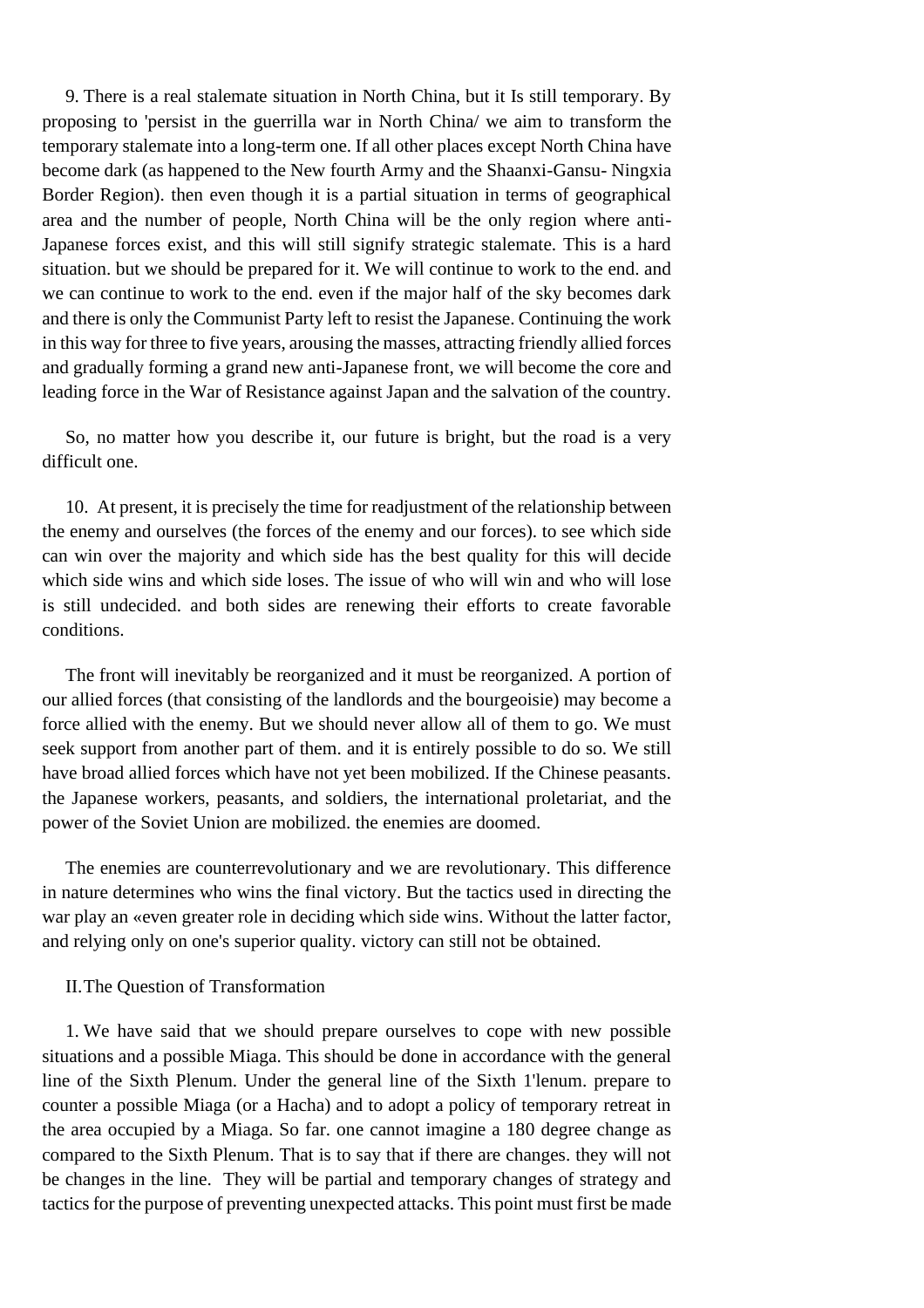very dear. We must adhere resolutely to lire past general line.

2. At present, what we should strive for with the utmost efforts, with the whole strength of our Party, is to avert the possibility of capitulation; to win over the majority to resist Japan; and to support, help, supervise and criticize the Guomindang and Chiang in order to enable them to overcome the tendency of capitulation in the struggle against Wang and In their future development. This is the central task at present.

3. Therefore, it is imperative to stress unity, unified actions, and long-term cooperation between the Guomindang and the Communist Party, but not to stress other matters. These emphases are the only means to overcome the crisis, of capitulation and are the only ways to prepare ourselves better to cope with possible turns of events. All of this is to isolate the capitalists and not oneself.

III. On Several Questions of Tactics

1. The question of consolidating the Party (the policy of organizational streamlining). Since the decision of the meeting held in March last year. the Party has grown greatly in numbers throughout the country. The present task is to consolidate it. So generally speaking, further recruitment should stop for the time being. Of course, this does not mean that not even one person should be admitted. There are some places where the membership should still be expanded. The suspension of recruitment is intended to facilitate consolidation, elimination of spies, and education. There will be further expansion in the future.

2. The Party' should protect new Party members and cadres very well. The main responsibility rests on the shoulders of old Party members and old cadres. The relationship between new Party members and old Party members. and between new cadres and old cadres, should lx- dealt with well. If this is not done well, the old Party members and old cadres must bear the main responsibility. It is entirely reasonable to forgive new Party members and cadres. but there is no reason to treat old Party members and cadres in the same way. There were some erroneous viewpoints regarding this question in the past. The matter is broadly similar to the relationship between the main forces and the local and guerrilla forces.

Large numbers of cadres should be promoted from among the new Party' members.

3. Intensify Inner-Party education. Combine class education with national education. But at present, class education should be emphasized. while not neglecting ng education in the united front.

Textbooks of an intermediate level should be compiled. and, on philosophical questions. the emphasis should be on historical materialism.

4. Local cadres should be promoted. Without local cadres, including middle-level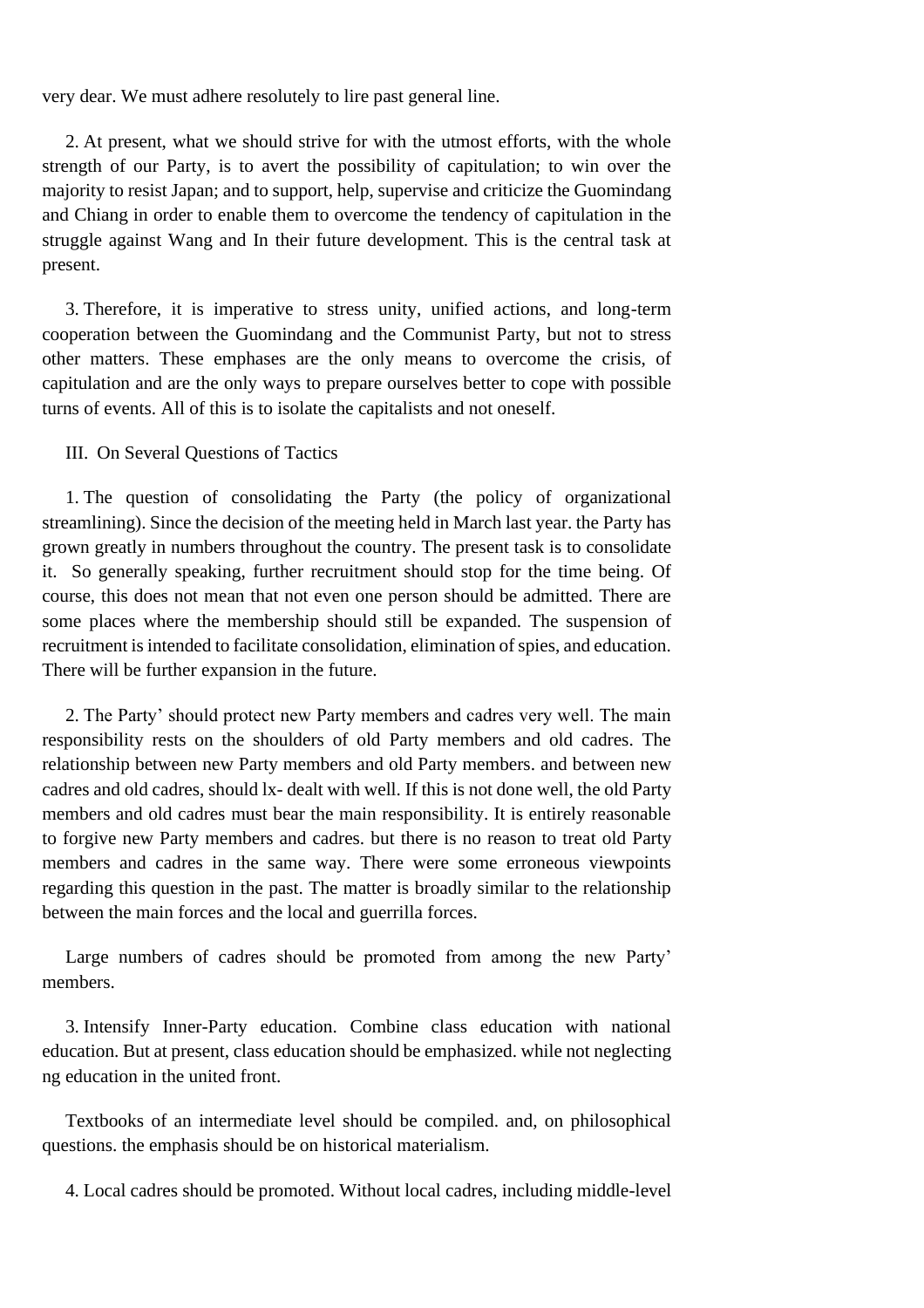and senior ones. it is impossible to establish and consolidate the bases.

Oppose the tendency toward 'imperial envoys," and oppose the attitude that despises "country bumpkins." Do away with the appellation "country bumpkins."

5. We must protect revolutionary intellectuals. and not repeal past mistakes. Without revolutionary' intellectuals. the revolution cannot be victorious. The Guomindang is competing with us for young people. and the army should definitely take in large numbers of revolutionary intellectuals. Worker and peasant cadres should be persuaded to swallow them and not to be afraid of them. Without the help of revolutionary intellectuals. workers and peasants cannot improve themselves. Without intellectuals. the work of managing the country, the Party', and the army cannot be done. The government. the Party bureaus, and the mass movements should also attract revolutionary intellectuals.

6. The question of suspending the expansion of the Party and withdrawing the Party from friendly allied parties and troops. From the perspective of the overall situation, suspension and withdrawal are beneficial. Otherwise. the overall situation may be affected by this matter alone and the united front may be disrupted. The revolution cannot triumph without seeking the support of the Chinese armies, and. at present, this support can best be obtained in political terms. Setting up Party organizations there will hinder gaining political! support.

Rely on mouths rather than on organizations (under the temporary conditions).

and depend on higher levels rather than on lower levels.

On the one hand, withdraw the Party, and. on the other. strengthen liaison, accepting a certain independence of united front work.

In general. the policy of sabotage is to be carried out only in the armies, movements, and political parti.es of real capitulationists. In principle, only the policy of winning political support is adopted in all other cases. Some special departments may not follow the approach of withdrawal.

7. Not killing Guomindang members is of great significance. This does not mean not killing traitors and spies, and a few defectors, or those who endanger the revolution at critical moments.

8. It is inappropriate to put excessive emphasis on democracy and people's livelihood. Now it is essential to stress the opposition to capitulation (emphasize the War of Resistance). There should not be several priorities at the same time. They are linkages and not priorities.

In the Guomindang-ruled areas, democracy and people's livelihood are propaganda slogans, and not calls for action.

On troop recruitment. taxation. and production issues, an attitude of support as